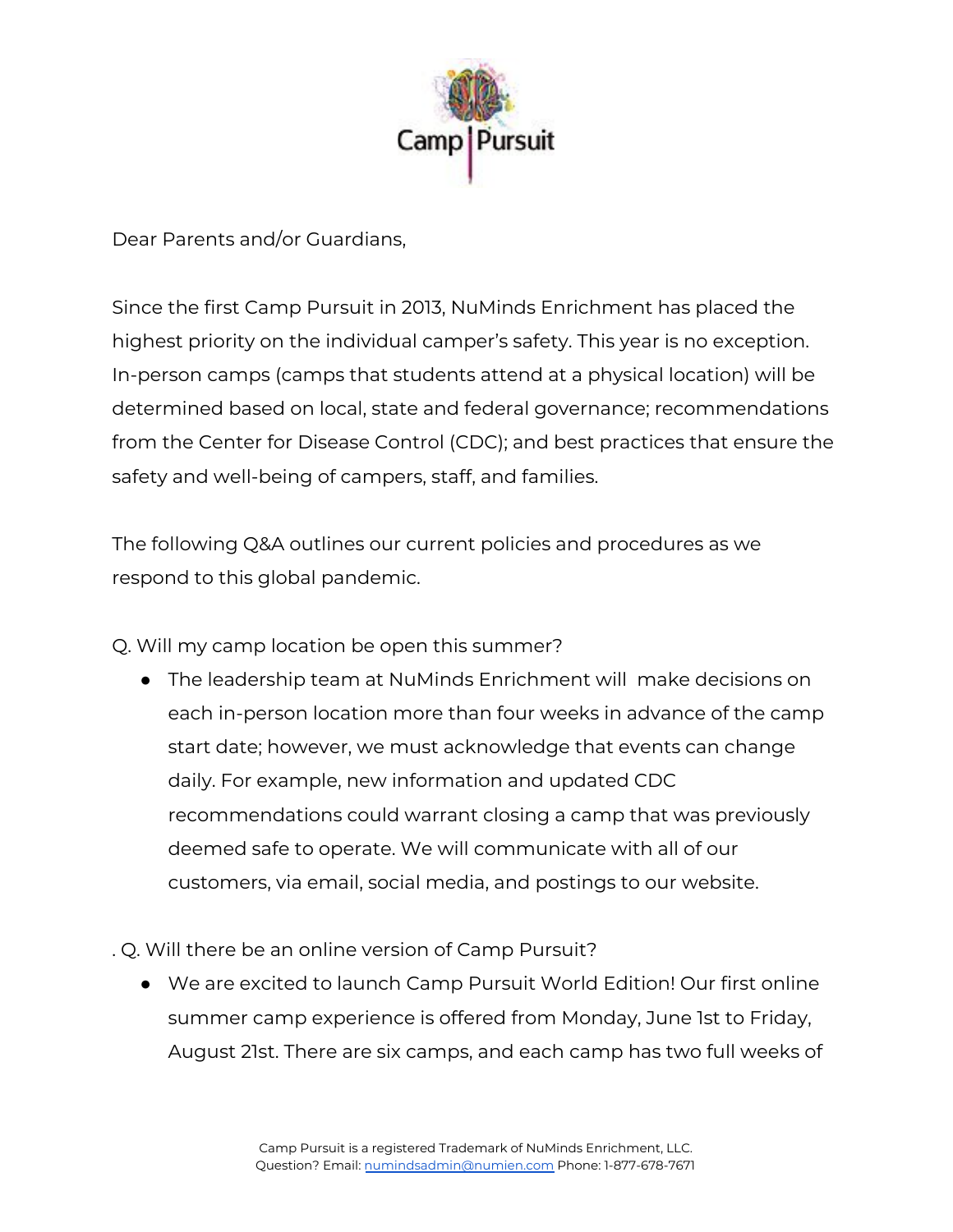

facilitated online learning (12 weeks total). Full details will be made available at [www.camppursuit.com/worldedition](https://www.camppursuit.com/worldedition)

- Q. What precautions are taken if an in-person camp remains open?
	- For all in-person camps, additional training and supervision will be put in place to ensure adherence to the CDC's recommended precautions for preventing the spread of communicable illnesses, including:
		- Cover your coughs and sneezes with a tissue, sleeve or elbow, throw the tissue in the trash and wash your hands.
		- Wash your hands often with soap and water for 20 seconds. If soap and water are not readily available, use an alcohol-based hand sanitizer that contains at least 60% alcohol.
		- Avoid touching your eyes, nose and mouth with unwashed hands.
		- Clean and disinfect surfaces that are touched often.
		- Avoid close contact with people who are sick. If you are sick, stay home and seek medical attention if necessary.
		- If you suspect your child may have an illness, you should consult an expert and refrain from social activities until your child has been cleared for return.
- Q. What if I don't want to send my kiddo to a camp I registered for?
	- You may transfer registration to the entire summer of Camp Pursuit World Edition (a \$1200 value), free of charge, no questions asked. We fully respect the choice you make in regard to the safety of your family.

Q: What happens if an in-person camp is not able to be open?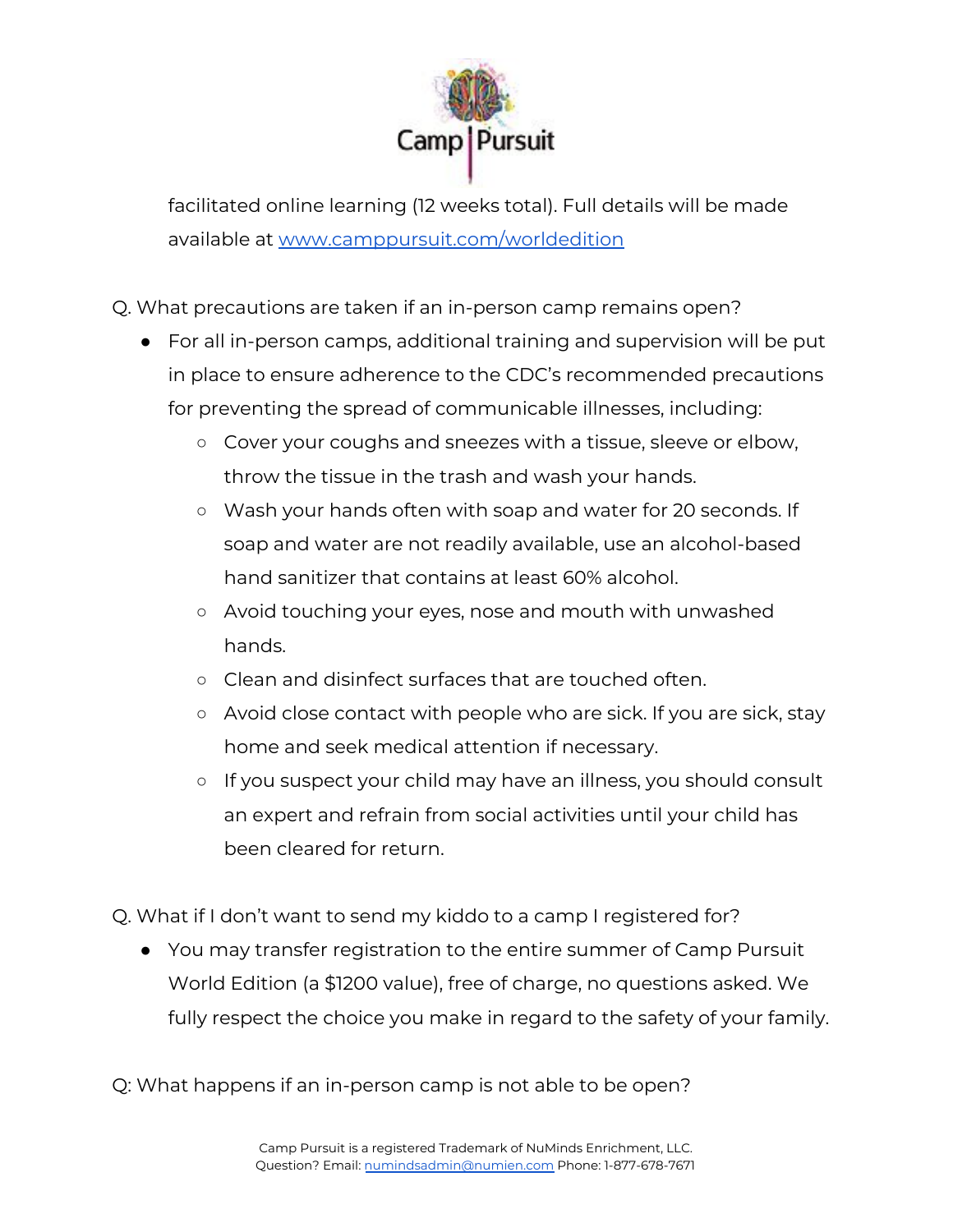

● Instead of gathering in-person, we will experience camp online, in the Camp Pursuit: World Edition. Instead of one week, your child can now enjoy an entire summer of online learning (a \$1200 value) at no additional cost.

Q: What if I sign up for Camp Pursuit World Edition, and the in-person location remains open?

● Camp Pursuit World Edition is our way of providing an accessible camp experience online. However, if you intended to attend an in-person camp, simply let us know! We'll transfer your registration, no questions asked.

Q: Will Camp Pursuit World Edition be comparable to the in-person version?

- There are pros and drawbacks to switching to an online version of Camp Pursuit. The most obvious drawback is that parents are not able to drop their camper off, knowing that they will be safe and provided for during the day--the responsibility of supervision still exists within the individual household.
- However, there are many advantages to an online course. The biggest two are the selection of courses and the ability to extend the learning time. 1) Selection of courses: In-person Camp Pursuit allows for four to five courses delivered in a linear fashion; Camp Pursuit World Edition provides six courses simultaneously, allowing students to choose the topics and activities that best interest them. 2) Ability to extend the learning beyond the 9am - 4pm time frame: At in-person Camp Pursuit, the time students spend in a class is limited to the amount of time in that session. However, the Camp Pursuit World Edition allows students